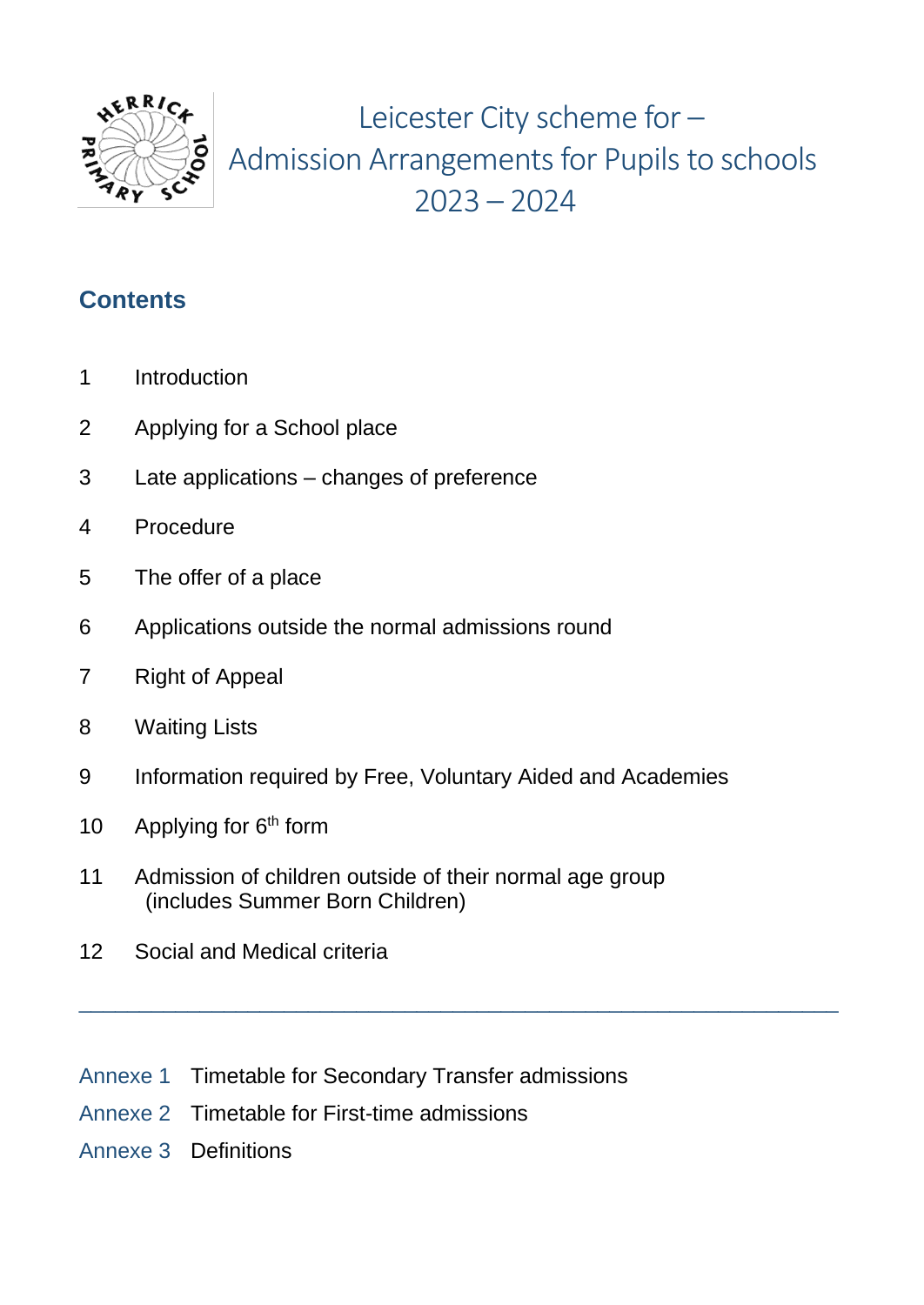# **1 Introduction**

1.1. This scheme for admission to school will ensure that every parent resident in Leicester who has applied on time for their child to start school, at the normal entry points, receives a single offer of a school place.

1.2. In order to provide every parent with an offer of one place Leicester City Council will be working collaboratively with the governing bodies of voluntary aided, free schools, trust schools and academies in the city and the neighbouring local authority of Leicestershire.

1.3. Leicester City Council will be the only body to transmit a single school place offer to applicants residing in Leicester City.

1.4. The scheme for admission arrangements will not affect the duty of the governing bodies of academies, voluntary aided, trust and free schools to set and apply their own admission arrangements.

1.5. Children with an Education, Health and Care (EHC) Plan are not covered by this scheme. They will be given priority admission over all others.

1.6. Parents can apply for a maximum of four preferences at any one time. For late changes of preference, see section 3.2

# **2 Applying for a School place (see Annexe 1 & 2 – Timetables)**

2.1. All applications from Leicester residents for admission to any school must be made on the online common application form available on our [admissions website.](https://www.leicester.gov.uk/schools-and-learning/school-and-colleges/school-admissions/)

2.2. Parents of children attending Leicester primary, infant or junior schools will be given details of how to apply by their school, at the beginning of their final year. For those starting school in Reception, details are posted to early year settings.

2.3. Parents who reside outside Leicester should apply to their home authority i.e. the authority to whom they pay their council tax.

2.4. Leicester resident parents can state a maximum of three preferences, in their rank order, at any one time for any combination of the following schools:

- Community
- Voluntary Controlled
- Voluntary Aided
- Trust
- Academy
- Free School

2.5. **In all cases the application must be received by the closing date of 31 October 2022 for admission to a secondary school and 15 January 2023 for admission to start at a primary, infant or junior school.**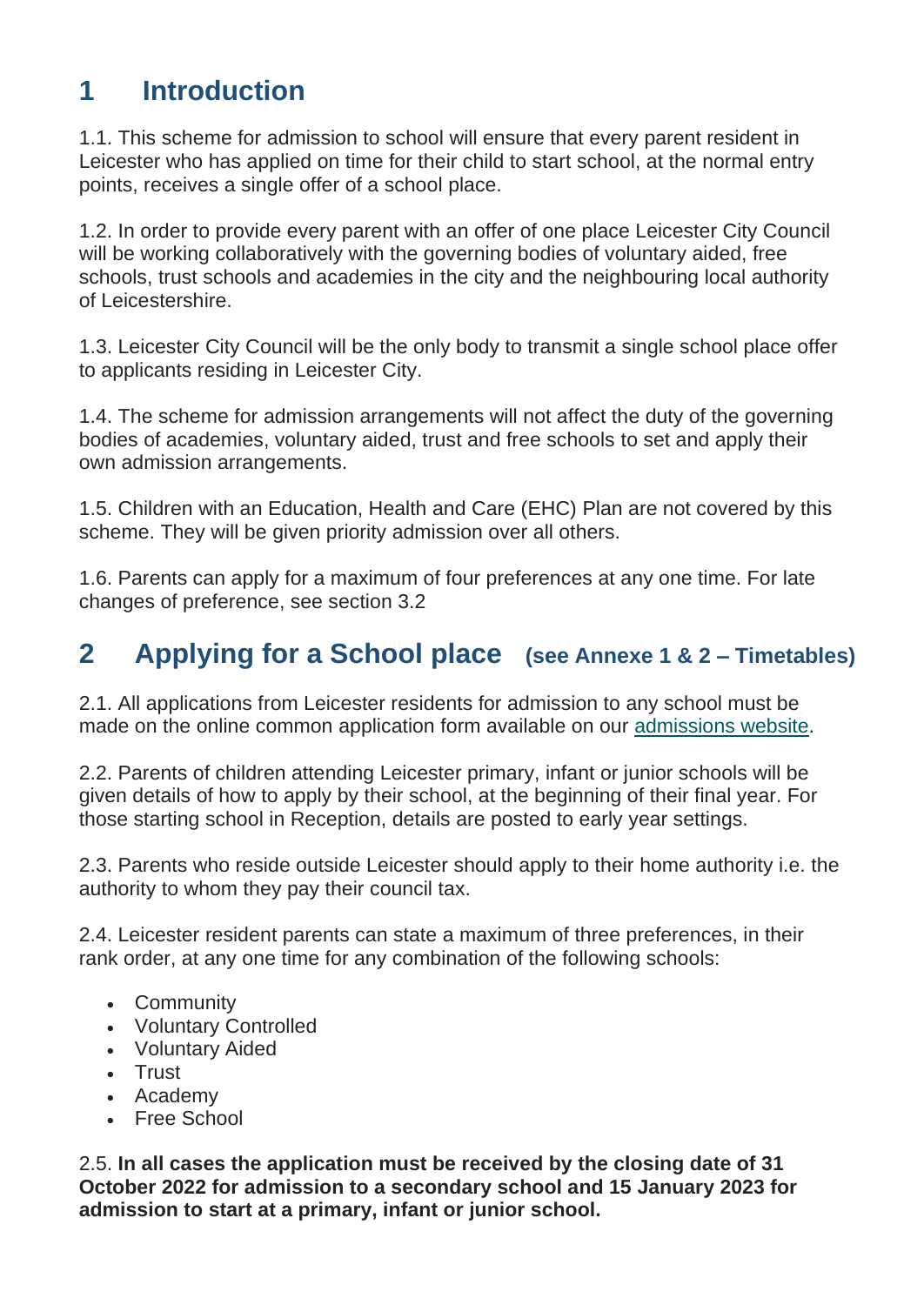# **3. Late applications / changes of preference**

3.1 For applications / changes of preference made after the closing date, the application may still be considered as on-time but only if there are good reasons for this and if it is submitted by 14 January 2023 for secondary applications and 4 March 2023 for primary, infant or junior applications.

Independent supporting evidence of the good reason must be provided, or it will be treated as late. This is also the closing date for parents to provide proof of address if they are to be considered from a new address in the first round of the allocation process.

# **4 Procedure**

4.1 By December 2022 for secondary applications and February 2023 for primary, infant and junior School applications, Leicester City Council will send to other Leicester admission authorities and other local authorities responsible for admission to any school stated on the application, details of the applicants for their schools.

4.2 The respective admission authorities will apply their published admission criteria to all applicants. Where a preference meets the criteria for a school the child becomes eligible for a provisional offer, subject to admission limits.

4.3 During December 2022 for secondary applications and February 2023 for primary, infant and junior applications, Leicester City Council will aim to have received from academies, free, trust and voluntary aided schools a list of children who have been ranked by the school.

4.4 By January 2023 for secondary applications and March 2023 for primary, infant and junior applications, Leicester City Council will:

- a. make determinations on which provisional offers will be made
- b. inform other relevant local authorities of those provisional offers.

4.5 Where Leicester City Council cannot make a single offer for any of the preferences expressed by a parent resident in Leicester, a place will be allocated to the child at the nearest Leicester school, starting with their catchment area school if this has available places.

4.6 During February 2023 for secondary applications and March 2023 for primary, infant and junior applications, Leicester City Council will inform the relevant local authorities of any provisional offers for parents resident in their authority.

### **5 The offer of a place**

5.1 National offer day is 1 March 2023 for secondary applications and 17 April 2023 for primary, infant or junior applications. Offers will be sent by email on national offer day to those who have elected to receive their offer by email. A paper copy of the offer will also be sent to all other applicants by second class post.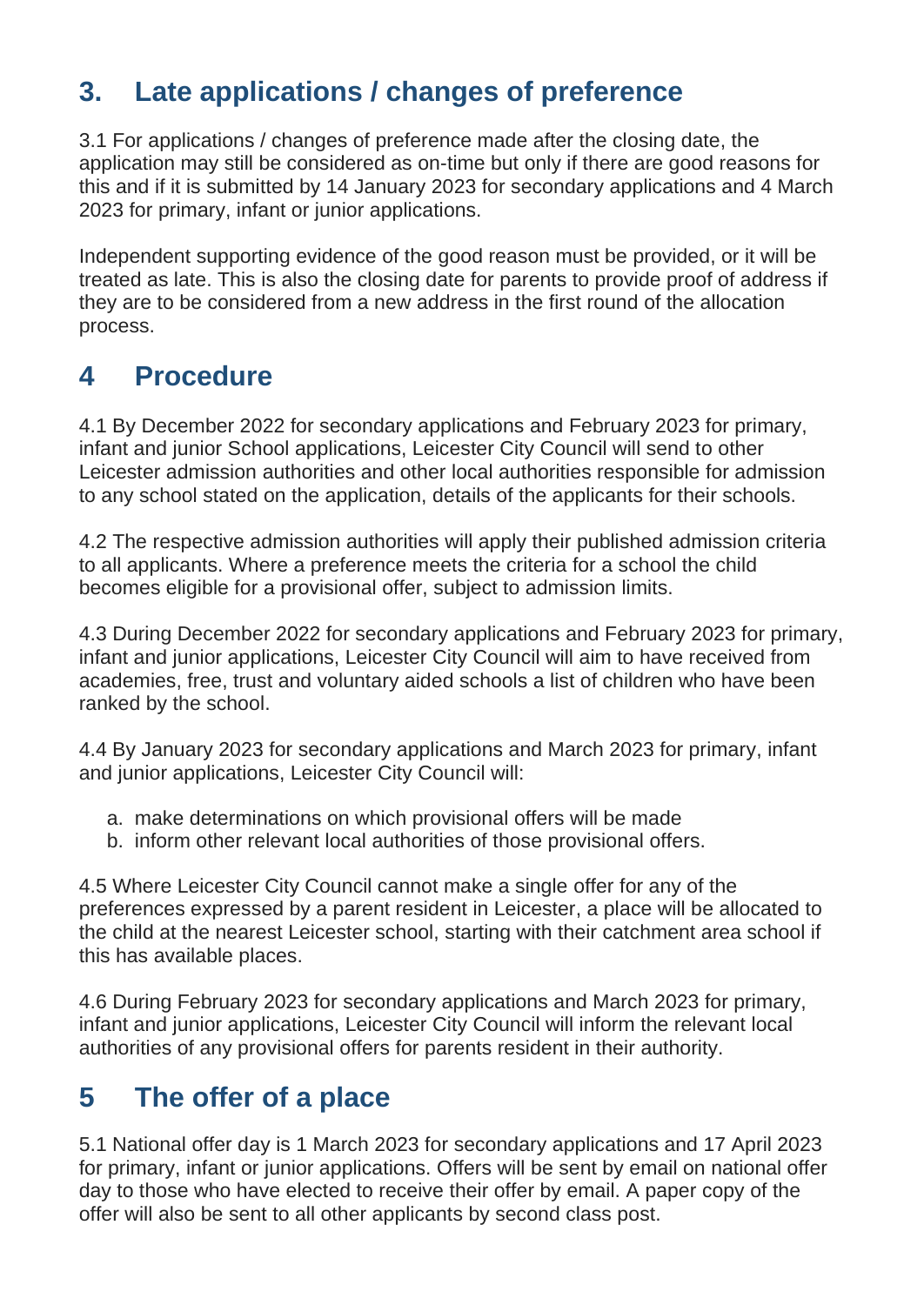### **6 Applications outside the normal admissions round**

6.1 Applications for admission to a Leicester school outside the normal admission round must be made on-line;

6.2 Applications to non-Leicester City Schools will need to be made directly to the home local authority for the school.

6.3. Parents will be invited to state on the on-line application a maximum of four preferences for schools in their rank order. A parent can have a maximum of four preferences at any one time.

6.4. All admission authorities will be asked to consider the applications against their own oversubscription criteria.

6.5 The offer of a place at a Leicester City school will be made by Leicester City Council.

### **7 Right of appeal**

7.1 This process does not alter the parents' right to appeal. Any parent whose child is refused a higher ranked school place is entitled to appeal against the decision. This will be considered by an independent panel.

### **8 Waiting lists**

8.1 Leicester City Council will establish a waiting list for each school where the number of applications for those schools has exceeded the places available in their intake year.

8.2 The waiting lists will be established on the offer day and be maintained up to the end of the academic year of application. The waiting list will be ranked according to each admission authority's oversubscription criteria.

We will only add a child's names to a school's waiting list where we have not been able to offer a higher preference. The waiting lists for voluntary aided, academy, trust and free schools will continue to be held by those individual schools from the allocation date.

These schools may continue to operate their waiting lists past the end of the academic year. The local authority will cease to maintain a waiting list after the end of the academic year for the schools that they are the admission authority for.

8.3 This waiting list position may go up or down as the waiting list is ordered in accordance with the published admissions criteria and not the length of time an applicant is on the list.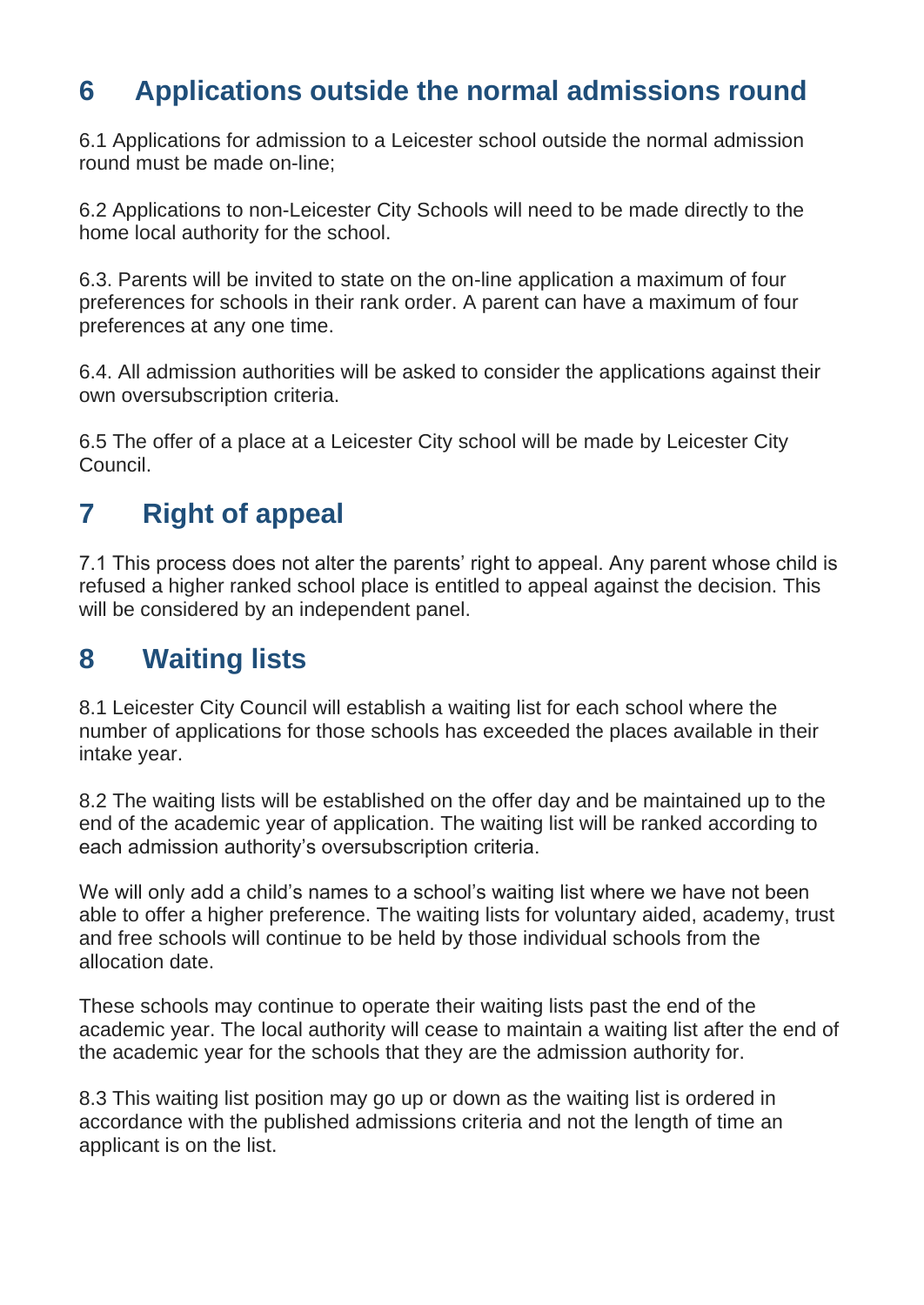#### **9 Information required by free, voluntary Aided schools and Academies**

9.1 Free, voluntary aided and academy schools may require additional information which is not contained on the on-line application and may relate to the church or religious observance / worship for which the child is a member.

9.2. In additional to the on-line application each free, voluntary aided and academy school may have their own supplementary information form for prospective applicants to complete. Details are provided in the school's own prospectus.

9.3 These supplementary information forms are not application forms for admission to a free, voluntary aided or academy school. The forms will be labelled as an important part of the admission process as they are essential to enable these schools to apply their own criteria. Schools requiring additional information should make it very clear that receipt of such a form does not constitute an application.

9.4 Parents who intend to express a preference or preferences for a free, voluntary aided or academy school must follow the procedure set out below:

- obtain a copy of the supplementary information form from the free/voluntary aided/academy school(s) for which they intend to express a preference on the common application form. Schools may include this form in their prospectus pack, and it should also be available from the local authority or school's website.
- complete the supplementary information form(s)
- complete the on-line application at Leicester.gov.uk/admissions by the 31 October 2022 for secondary transfer and 15 January 2023 for first time admissions and transfer from infant to junior schools
- return the supplementary information form(s) to the preferred voluntary aided/academy or free school(s) by 31 October 2022 for secondary transfer - 15 January 2023 for first time admissions /transfer from infant to junior schools

9.5. The supplementary information provided by parents will be used by the free/ voluntary aided/academy school in applying their admission criteria. This information would be over and above the standard information supplied through the on-line application.

9.6. Where a supplementary information form is not submitted to the free/ voluntary aided/academy school in support of the on-line application, it may affect the consideration of the preference expressed by the governing body of that school.

# **10. Applying for sixth form**

10.1 Children and their parents applying for sixth form places may use the common application form, although if they are already on the roll of the school, they are not required to do so in order to transfer into year 12. Admission authorities can, however, set academic entry criteria for their sixth forms, which must be the same for both external and internal places.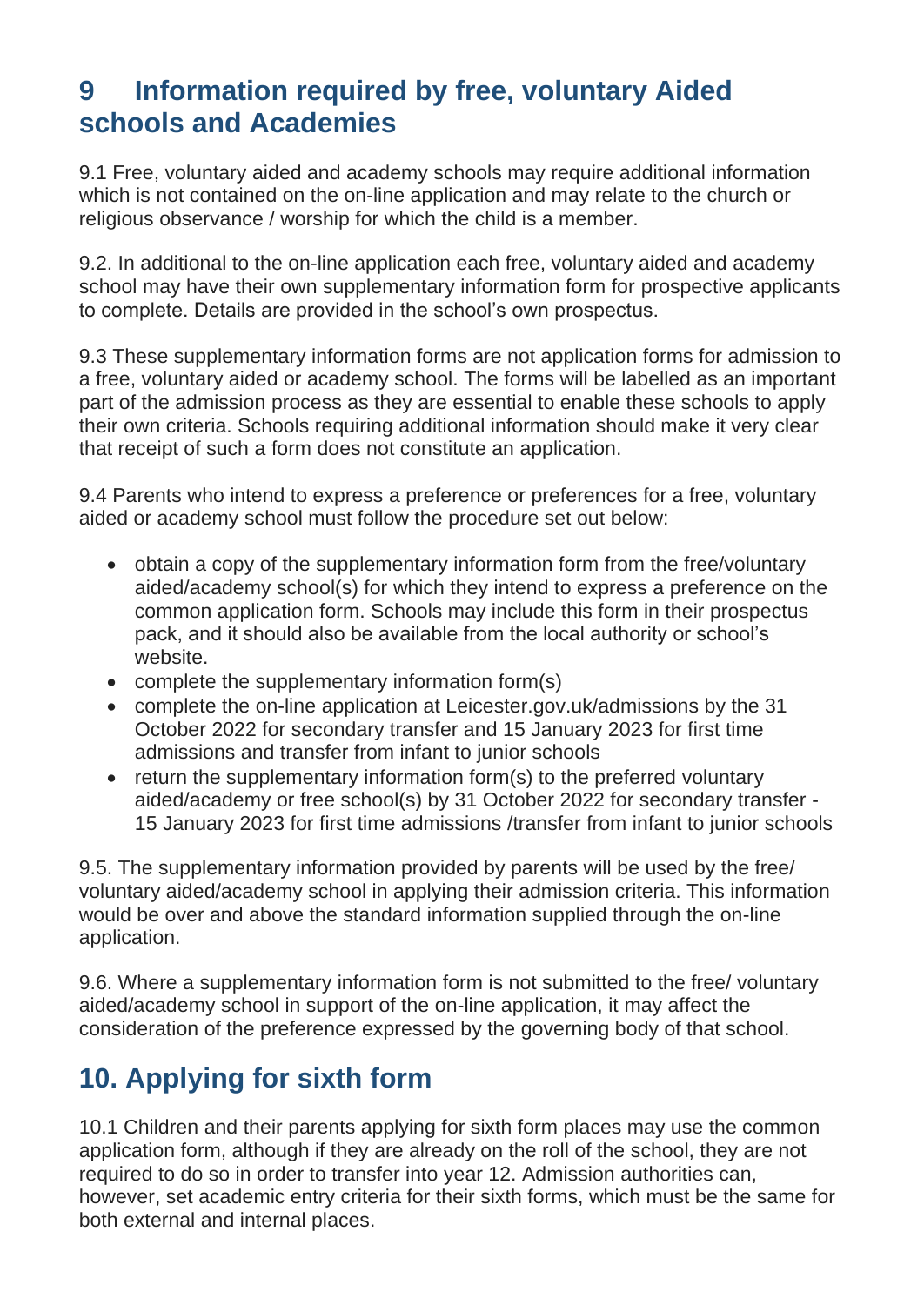#### **11. Admission of children outside of their normal age group (includes Summer Born children)**

11.1 The school admissions code requires school admission authorities to provide for the admission of all children in the September following their fourth birthday. However, a child is not required to start school until they have reached compulsory school age following their fifth birthday. Parents can delay their child's start in school until they are of compulsory school age.

11.2. Additionally, parents may seek a place for their child outside of their normal age group either because they are a summer born child or for another reason.

11.3. Children born from the beginning of April to the end of August reach compulsory school age on 31 August and are recognised as summer born children. Parents can request that a first-time admission summer born child starts a reception place one year later than their normal year group. It is likely that most requests for children to be admitted out of their normal year group will come from parents of children born in the later summer months or those born prematurely.

11.4. Parents are encouraged to visit the schools to which they intend to apply. Teachers will be able to explain the provision on offer to the children in the reception class, how it is tailored to meet the needs of the youngest children, and any other support that is available. They may also be able to allay any concerns a parent may have about their child's readiness for school or help a parent consider whether a child needs more time to develop before starting school.

11.5. If a parent of a summer born child makes a request for delayed entry, the admissions authority is responsible for making the decision about whether the child should be admitted out of their normal age group.

This will require the admission authority to take account of the child's individual needs and abilities and to consider whether these can best be met in reception or year one. In effect, this means that the authority is making a decision about whether it would be in the child's best interest to miss the reception year.

It will also involve taking account of the potential impact on the child of being admitted to year one without first having completed the reception year. The views of the head teacher will be an important part of this consideration.

*As part of the decision making process, admission authorities have to consider:*

- Parent's views
- Information about the child's academic, social and emotional development
- Where relevant, the child's medical history and views of a medical professional
- If the child is moving, or going to move, from an infant to a junior school or a primary to secondary school or has just moved into your area, the year group they have been educated in up to that point
- If the child was born prematurely, what age group the child would have fallen it, if the child had been born on time.
- The view of the head teacher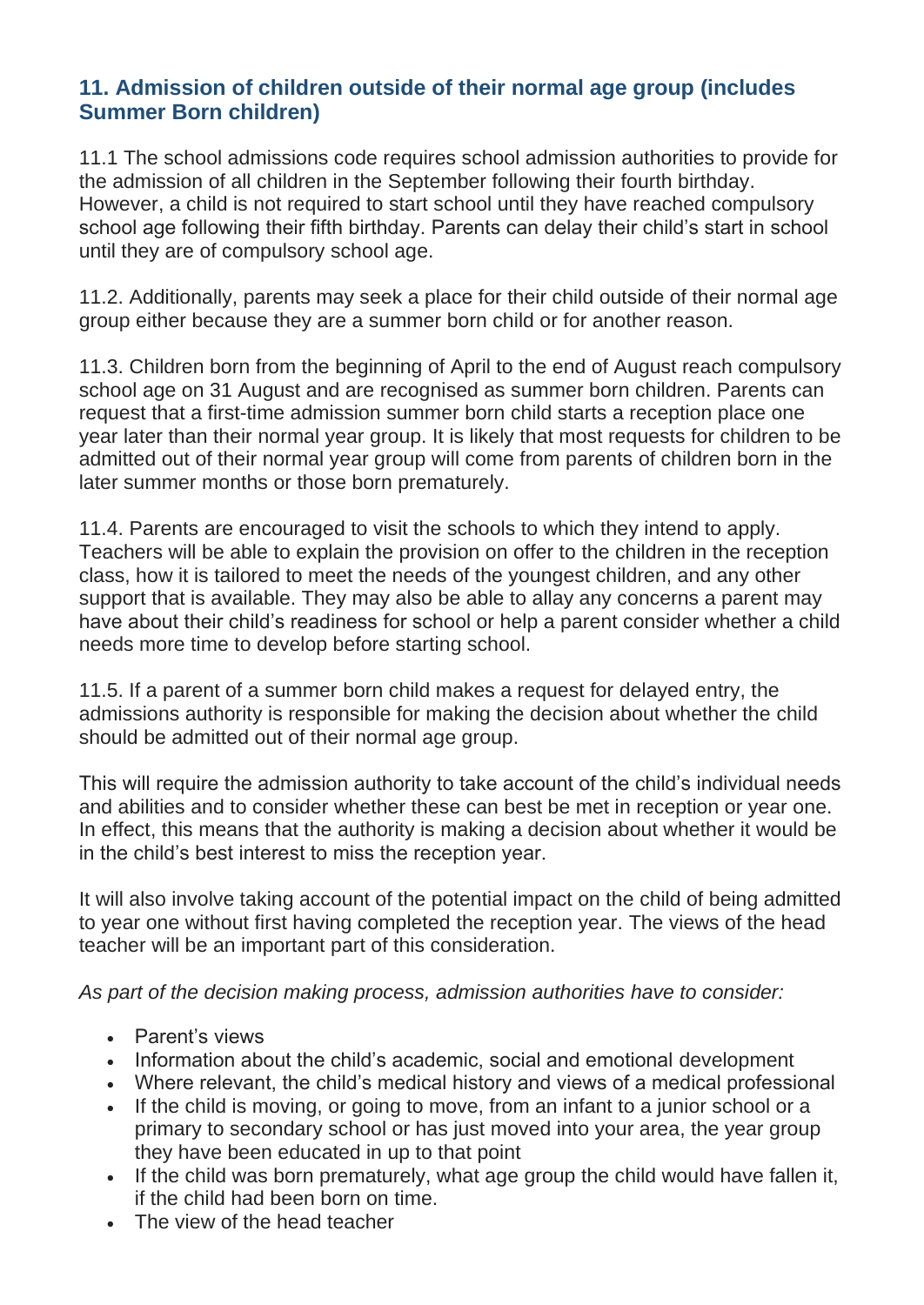*This could include looking at evidence or issues such as:*

- Any evidence from a health or social care professional who is involved in the care or treatment of the child for example speech and language therapist, occupational therapist, social worker, paediatrician.
- The view of any nursery or other early years setting the child attends and any records of the child's development.
- Whether the child's premature birth has caused health problems or developmental delays that mean the child would benefit from a delayed school start.
- The progress the child has made in an early years setting, including the rate of progress.
- What can the nursery setting provide the child that a reception class would not?

It is not necessary for a child to have medical or special educational needs in order for it to be in their interests to start reception age 5. Equally, there will be circumstances in which it is better for a child with developmental delay to start school before compulsory school age so that they are in a school where they can fully access the support available.

All schools and teachers are trained to teach children with special educational needs and schools must use their best efforts to make suitable provision available for all pupils who have SEN or a disability as set out in the Special Educational Needs and Disability Code of Practice: 0 to 25 Years.

Where a parent is seeking to delay admission because they are worried that their child may have a learning difficulty or a disability that will make school more challenging for them, it is important for them to meet with the school's SENCo who will be able to describe the school's approach to helping children with SEN and disability.

#### 11.6 The submission of evidence by parents

Parents are expected to provide the admission authority with information in support of their request – since without it they are unlikely to be able to make a decision on the basis of the circumstances of the case. This should demonstrate why it would be in the child's interests to be admitted to reception rather than year one.

In some cases, parents may have professional evidence that it would be appropriate for them to submit this, for example, when a child receives support from a speech and language therapist. However, there is no expectation that parents will obtain professional evidence that they do not already have.

Admission authorities must still consider requests that are not accompanied by professional evidence. In such cases the supporting information might simply be the parent's statement as to why they have made their request. A lack of professional evidence, or limited evidence, does not mean that requests will be refused outright.

In some cases, parents may make a request for delayed entry as their child is undergoing assessment for an Education Health and Care Plan (EHCP). Evidence that this is ongoing, along with the professional evidence in support of an EHCP,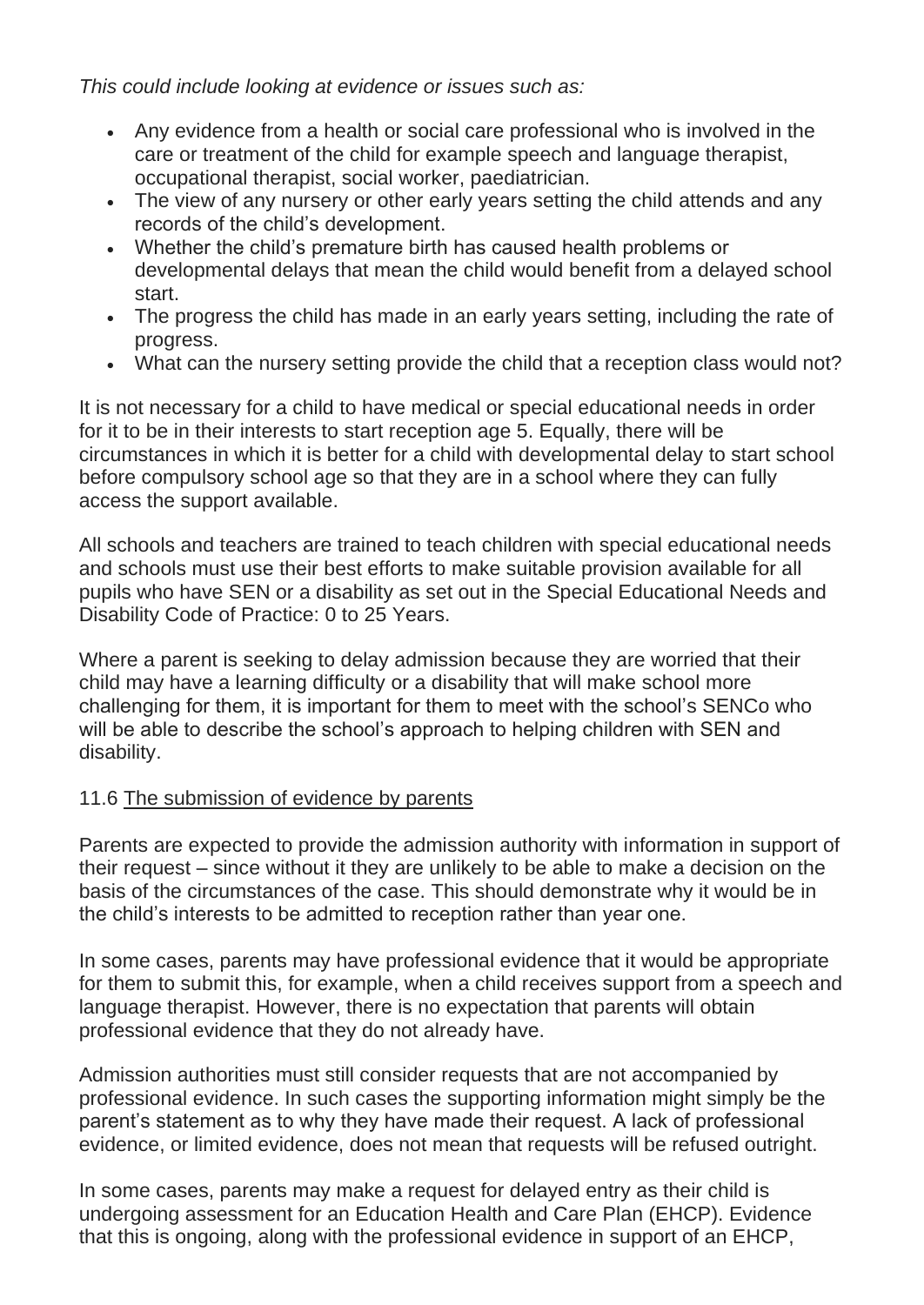should be sufficient to make a decision. There is no requirement for an EHCP to be finalised before a decision is made.

11.7 When applying for delayed entry, parents are required to make an application for their child's normal age group at the usual time, but can also submit a request for admission outside the normal age group at the same time

We will ensure that the parent receives the response to their request before primary national offer day.

If their request is agreed, the application for the normal age group will be withdrawn before a place is offered. If the request is refused, the parent must decide whether to accept the offer of a place for the normal age group (with the option of deferring entry to later in the school year or part time attendance initially), or to refuse it and make an in year application for admission to year one for the September following the child's fifth birthday.

Where a parent's request is agreed, they must make a new application for a school place during the main admissions round the following year.

Although it is best for parents or carers to make a request for delayed entry alongside an application for a school place in the normal admissions round, we accept that this is not always possible. We will therefore still consider a request where the parent requests admissions outside the application is made outside of the published deadlines.

11.8 As children whose school start has been delayed move through the system, they will reach transition points. For children who have attended an infant school, this will be when they move up to junior school. For other children, this will be when they reach secondary age. Parents will need to apply once again for an outside normal year group place alongside an application for a school place and should do so when their child's 'correct' cohort are making applications for a school place. This means that for a summer born child who started in reception a year later than is usual, parents would apply for a secondary school place and for an out of year group place when the child is in year 5 rather than year 6.

Admission authorities must consider these requests in the same way as the original request but must also take into account the fact the child has been educated in a different year group up until this point.

11.9 Parents who are refused a place at a school for which they have applied have the right of appeal to an independent admission appeal panel. They do not have a right of appeal if they have been offered a place and it is not in the year group they would like. However, they may make a complaint. All schools have a duty to consider complaints about the school and must have a published complaints procedure in place. Leicester City Council also has a complaints procedure.

11.10 For details on the process involved and to notify the council of your wish for your child to enter a year outside of their normal age group please contact the admissions service;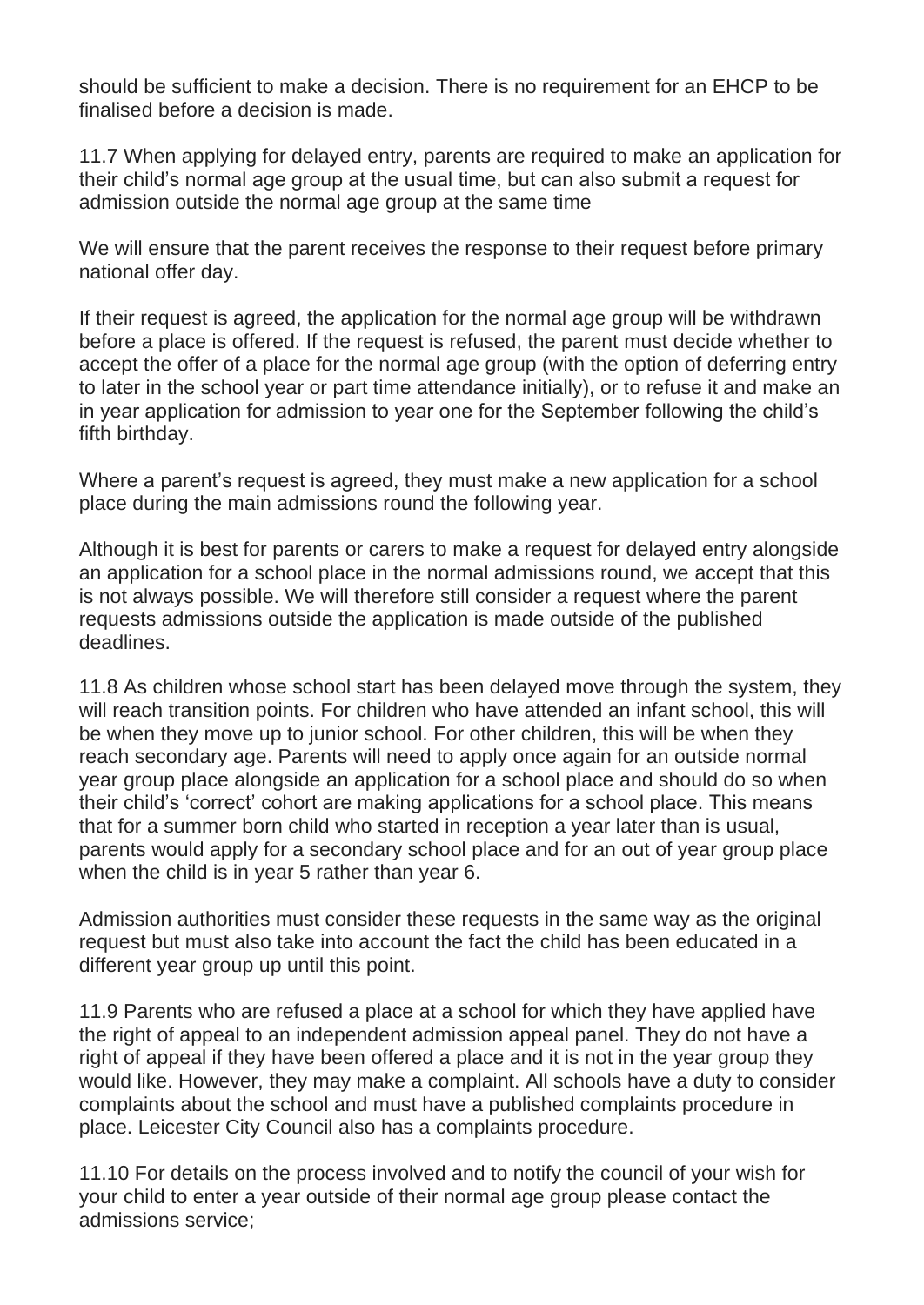- Email us on: [admissions.online@leicester.gov.uk](mailto:admissions.online@leicester.gov.uk)
- Ring us on: 0116 4541009 (option 1)

### **12 Social and Medical criterion**

12.1 For an application to be considered under the social medical criterion, applicants must complete a separate application form and, along with this, provide written evidence. Examples of the written evidence we would consider are:

- a. Supporting documentation from a medical professional
- b. Supporting information provided by a social worker
- c. Supporting information provided by a Police officer
- d. Court order

12.2 In each case, the connection between a child's need and the specific school must be made and applicants must clearly demonstrate why this one specific school can meet the child's needs in a way that no other school can. Evidence relating to the social or medical circumstances of the parent can be considered, but only if this impacts on the child and their need to attend one specific school.

12.3 Evidence must be provided by the application deadline (31 October for secondary transfer or 15 January for reception and junior transfer). Any evidence submitted following the application deadline will not be considered until after national offer day (in March for secondary transfer and in April for reception and junior transfer. See the primary/secondary admission web pages for current dates).

12.4 Priority under this criterion can only be given for one specific school but we still recommend that applicants list four schools on their application form to maximize your chances of securing one of their preferences. If an applicant seeks to apply the criteria for more than one school, by definition, it is not only one school that can meet the need and this criterion would not apply. We may have to share the information provided with the offered school.

12.5 There will be a two-stage assessment process for eligibility under this criterion.

12.6 During the first stage the application will be considered by the admissions team to establish whether the following criteria, as outlined in section 12.2, is met.

- 1. Clear reason provided why only the chosen school can meet child's needs in the way that no other school can; and
- 2. Supporting evidence provided, in with section 12.1

Request made no later than the closing dates, in line with section 12.3

If applicants meet the eligibility for stage 1, the application will be considered during the second stage by a panel of senior officers. If they do not meet the criteria, the application will be considered as a normal application and considered under the usual admission rules. There is no right of appeal if an application has not met the social and medical criterion, but parents will have their usual right of statutory appeal for a school place.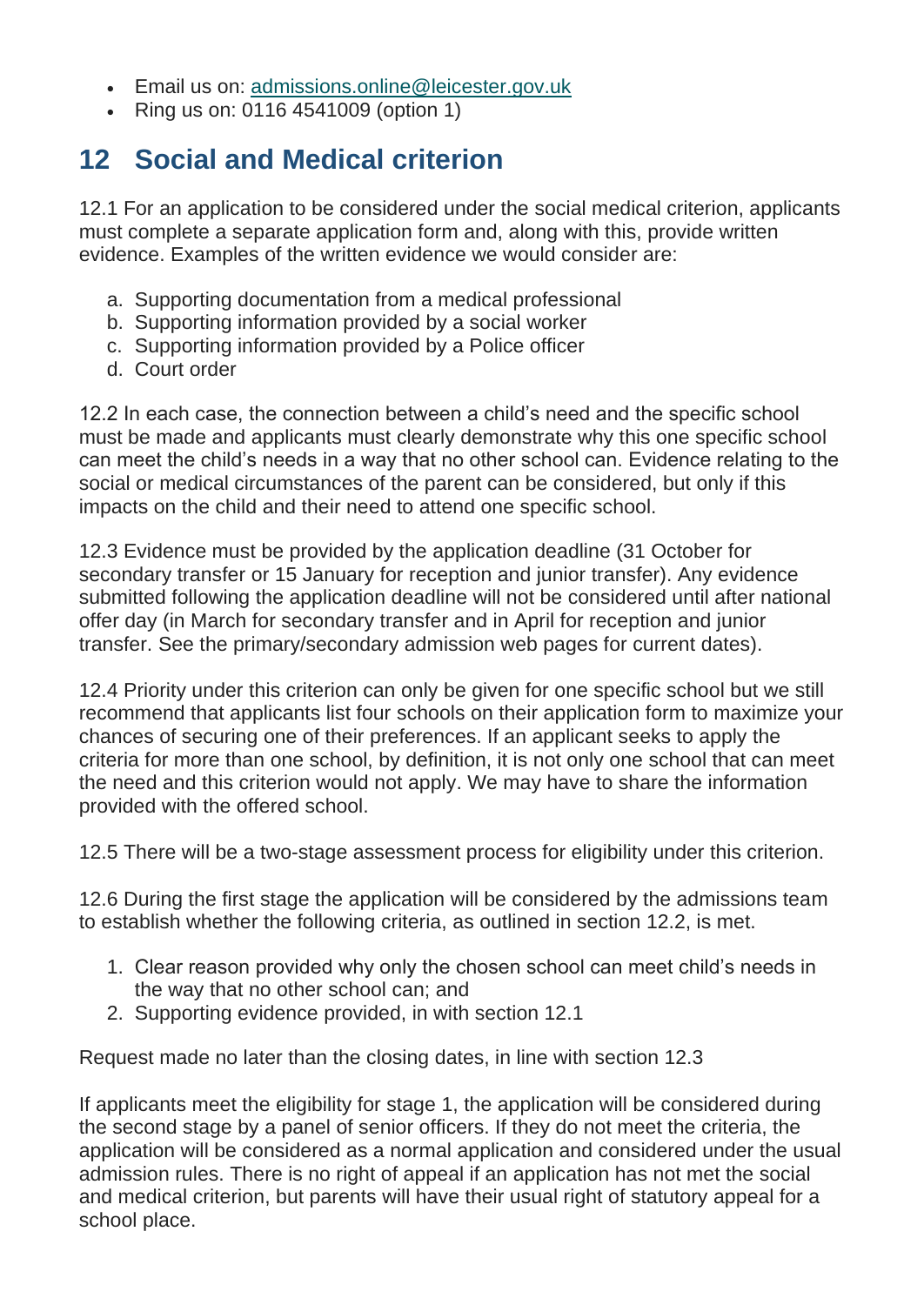12.7 During the second stage, a panel of senior officers will determine whether the evidence provided is sufficiently compelling to meet the above requirements. You will be notified of the panel's decision in writing and the letter will indicate which criterion we will use to process your application. All Leicester City schools have experience in dealing with children with diverse social and medical needs, and so your case must be clearly exceptional in order to be considered under this criterion.

12.8 It is expected that the following groups of children will usually meet this criterion if the relevant evidence can be provided:

- 1. Children who are the subject of child protection plans and where the requested school is necessary to avoid the abuser.
- 2. Children of parents/carers who are fleeing domestic violence and where the requested school is necessary to avoid the abuser, whose application is verified by a senior social worker or who meet Leicester City Council's procedures for housing reallocation for recognized domestic violence.

12.9 There is no separate right of appeal if an application has not met the social and medical criterion, but parents will have their usual statutory right of appeal for a school place. [View details of the appeals process.](https://www.leicester.gov.uk/schools-and-learning/school-and-colleges/school-admissions/appeal-against-a-school-place-decision/)

# **Annexe 1 - Timetable for Secondary transfer admissions**

- Closing date for applications 31 October 2021
- Local authority to send applications to academies, free aided schools and other local authorities - November 2021
- Academies, free and aided schools return ranked lists to Leicester City Council - December 2021
- Leicester schools informed by Leicester City Council of the final results, which may include offers to pupils living in other local authorities - 1 March 2022
- Offers sent to parents by Leicester City Council 1 March 2022

# **Annexe 2 - Timetable for Secondary transfer admissions**

- Closing date for applications 15 January 2022
- Local authority to send applications to academies, free aided schools and other local authorities - February 2022
- Academies, free and aided schools return ranked lists to Leicester City Council - February 2022
- Leicester schools informed by Leicester City Council of the final results, which may include offers to pupils living in other local authorities - 18 April 2022
- Offers sent to parents by Leicester City Council 18 April 2022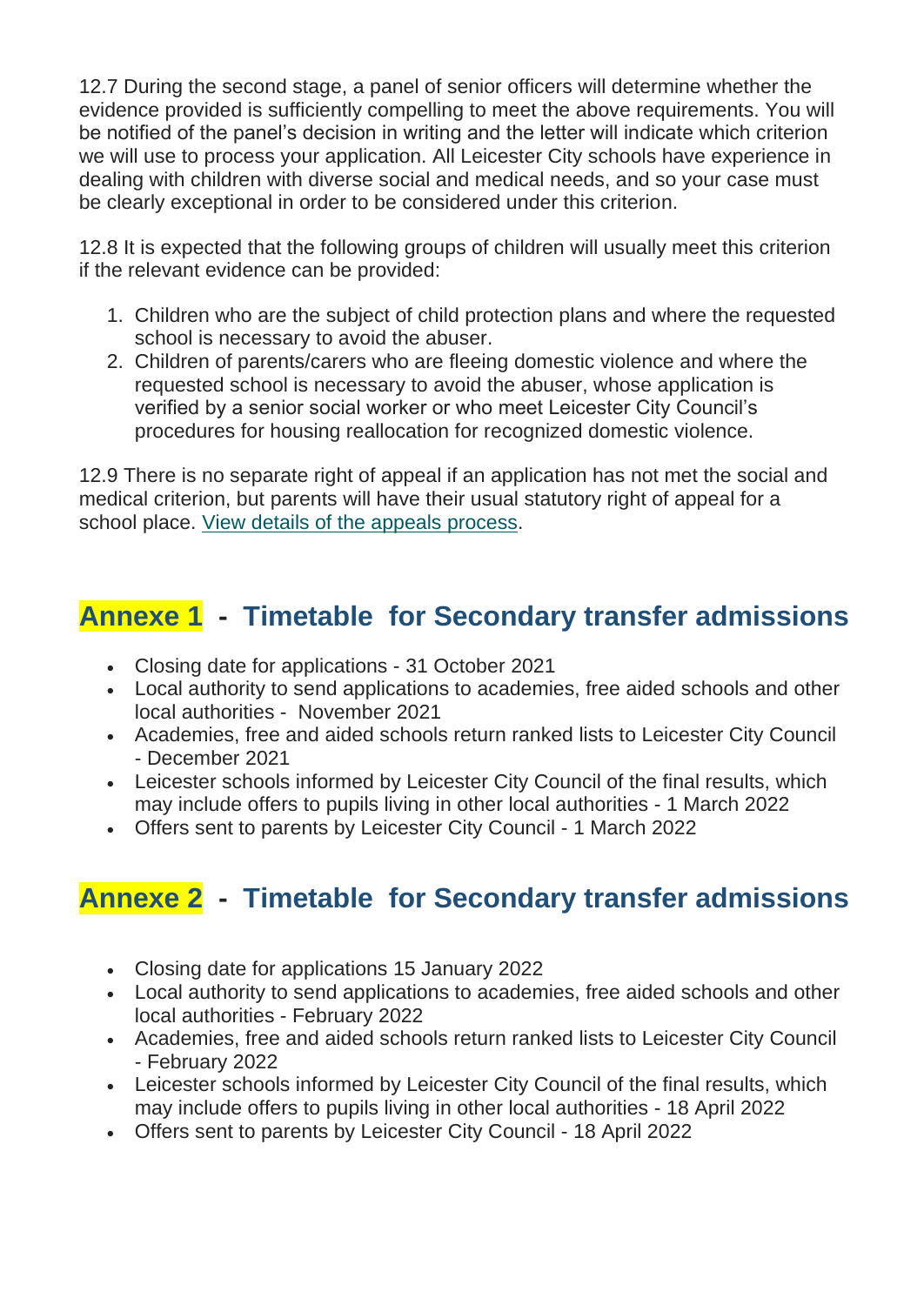# **Annexe 3 - Definitions**

#### **1. Looked After and Previously Looked After Child**

A 'looked after child' is a child who is (a) in the care of a local authority, or (b) being provided with accommodation by a local authority in the exercise of their social services functions at the time of making an application to a school. Previously looked after children are children who were looked after but ceased to be so because they were adopted (or became subject to a child arrangements order or special guardianship order). A child is regarded as having been in state care outside of England if they were in the care of or were accommodated by a public authority, a religious organisation, or any other provider of care whose sole or main purpose is to benefit society.

#### **2. Siblings**

By siblings we mean a brother or sister, half brother or sister, adopted brother or sister, step brother or sister, foster brother or sister or a child of the parent / carer's partner and in every case the child must be living in the same family unit at the same address. Private fostering arrangements are not counted for admissions purposes.

#### **3. Home / Permanent Address**

This is the child's current permanent address at the time of application. In the case of split households, it is the address of the person who receives the Child Benefit. 'At the time of application' means the closing date for applications (31 October 2020 for secondary applications and 15 January 2021 for primary, infant and junior applications). Informal accommodation arrangements with family and friends are not accepted unless there are very special circumstances and supporting proof is required. An address used for childcare arrangements cannot be used as the home address for the purpose of applying for a school place.

#### **4. Distance Measurement**

Distance is measured on a straight-line basis using a geographical information system measuring from the GEO code reference point for the child's home address to the GEO code reference point for the school. A GEO code is a position on a map.

#### **5. Tiebreaker**

In the event that two applicants within a category live exactly the same distance from the school and only one place remains, the place will be offered to one applicant on the basis of lots drawn by an officer of the city council who is not involved in the administration of school admissions.